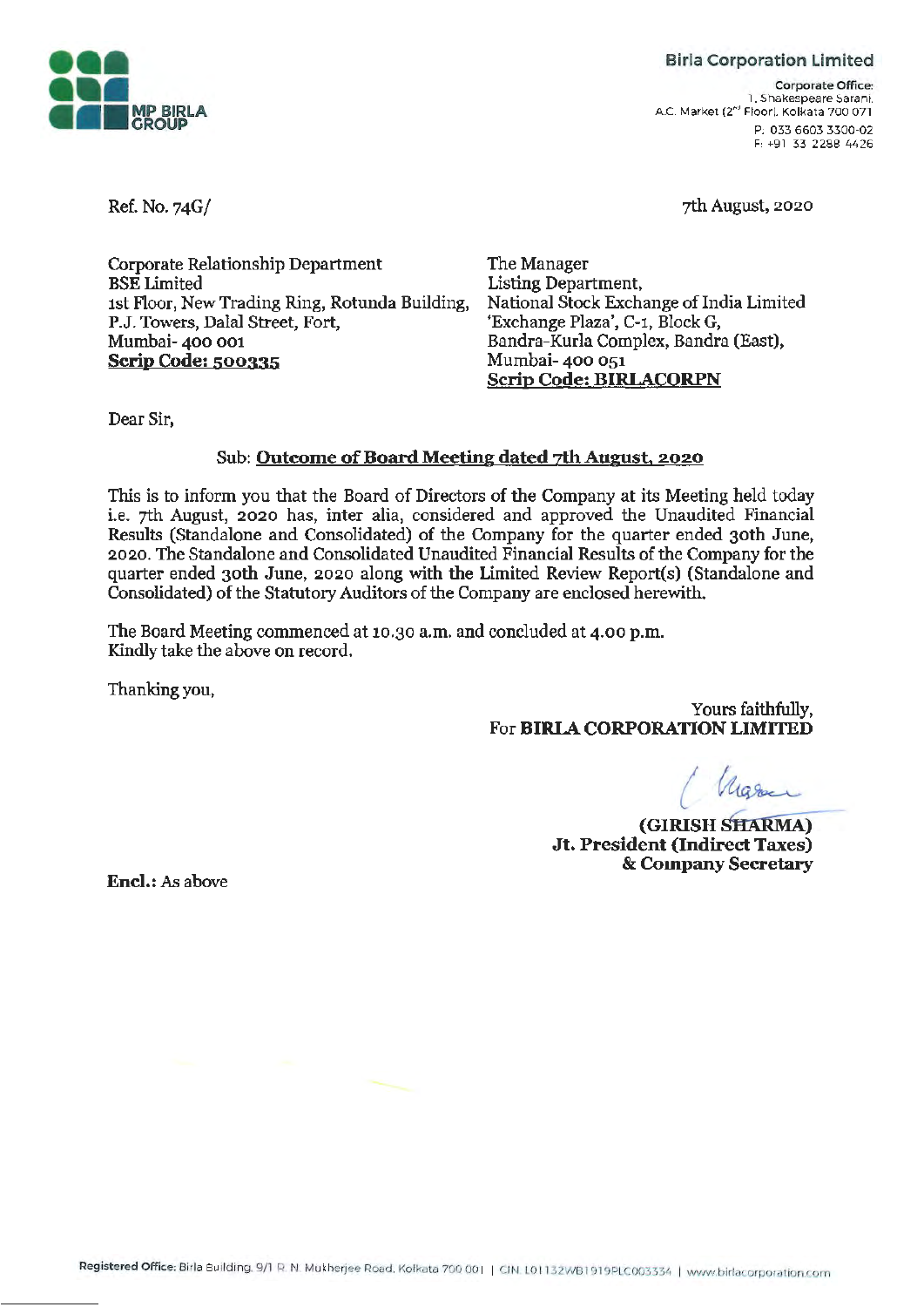

CHARTERED ACCOUNTANTS

Satyam Cinema Complex, Ranjit Nagar Community Centre, New Delhi - 110008 202, 203 & 301 Tel. (011) 2S702691, 25704639, E-mail: newdelhi@vsa.co.in

## **INDEPENDENT AUDITOR'S LIMITED REVIEW REPORT ON THE CONSOLIDATED UNAUDITED FINANCIAL RESULTS OF THE BIRLA CORPORATION LIMITED FOR THE QUARTER ENDED 30th JUNE, 2020**

### **TO THE BOARD OF DIRECTORS OF BIRLA CORPORATION LIMITED**

- 1. We have reviewed the accompanying statement of Consolidated Unaudited Financial Results ("the Statement") of **Birla Corporation Limited** ("the Parent") and its subsidiaries ("the Parent and its subsidiaries together referred to as "the Group") for the quarter ended 30th June 2020, being submitted by the Parent pursuant to the requirement of Regulation 33 of the SEBI (Listing Obligations and Disclosure Requirements), Regulations, 2015, as amended.
- 2. This Statement which is the responsibility of the Parent's Management and has been approved by the Parent's Board of Directors in their meeting held on 7th August 2020, has been prepared in accordance with the recognition and measurement principles laid down in the Indian Accounting Standard 34 "Interim Financial Reporting" ("Ind AS 34"), prescribed under section 133 of the Companies Act, 2013 read with relevant rules issued thereunder and other accounting principles generally accepted in India. Our responsibility is to express a conclusion on the Statement based on our review.
- 3. We conducted our review of the Statement in accordance with the Standard on Review Engagements (SRE) 2410, "Review of Interim Financial Information Performed by the Independent Auditor of the Entity", issued by the Institute of Chartered Accountants of India (ICAI). A review of interim financial information consists of making inquiries, primarily of Parent's personnel responsible for financial and accounting matters, and applying analytical and other review procedures. A review is substantially less in scope than an audit conducted in accordance with Standards on Auditing specified under Section 143(10) of the Companies Act, 2013 and consequently does not enable us to obtain assurance that we would become aware of all significant matters that might be identified in an audit. Accordingly, we do not express an audit opinion.

We also performed procedures in accordance with the circular issued by the SEBI under regulations 33(8) of the SEBI (Listing Obligations and Disclosure Requirements), Regulations, 2015, as amended, to the extent applicable.

- 4. The statement includes the result of following entities:
	- a. Birla Corporation Limited (BCL) (Parent)
	- b. RCCPL Private Limited (100% subsidiary of BCL)
	- c. Birla Jute Supply Company Limited (100% subsidiary of BCL)
	- d. Talavadi Cements Limited (98.01% subsidiary of BCL)
	- e. Lok Cements Limited (100% subsidiary of BCL)
	- f. Budge Budge Floor Coverings Limited (100% subsidiary of BCL)
	- g. Birla (Cement) Assam Limited {100% subsidiary of BCL)
	- h. M.P. Birla Group Services Private Limited {100% subsidiary of BCL)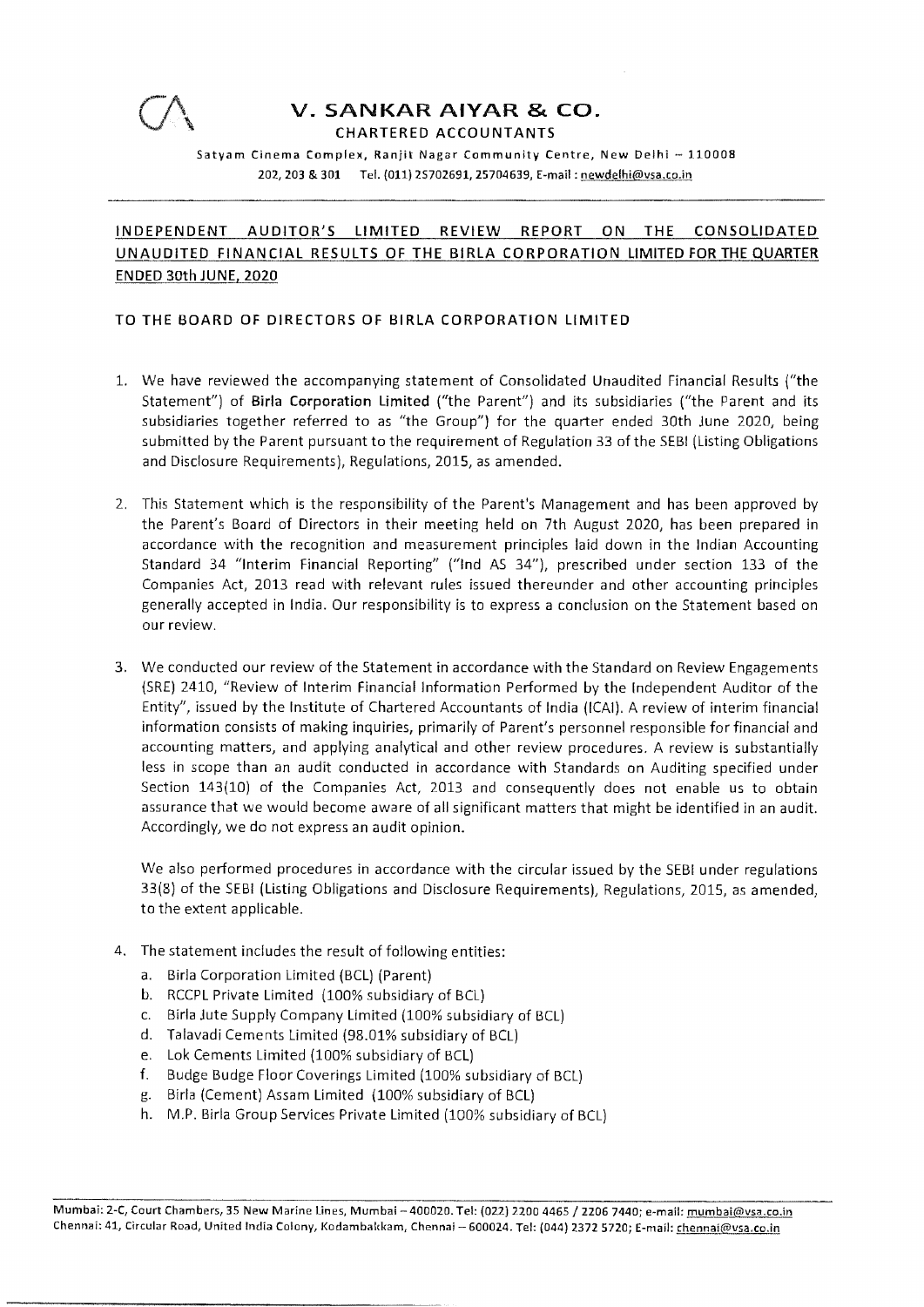

CHARTERED ACCOUNTANTS

Satyam Cinema Complex, Ranjit Nagar Community Centre, New Delhi - 110008 202, 203 & 301 Tel. (011) 25702691, 25704639, E-mail : newdelhi@vsa.co.in

- 5. Attention is drawn to the fact that the figures for the quarter ended 31st March, 2020 as reported in these financial results are the balancing figures between audited figures in respect of the full previous financial year and the published year to date figures up to the third quarter of the previous financial year. The figures up to the end of the third quarter of the previous financial year had only been reviewed and not subjected to audit.
- 6. Based on our review conducted and procedures performed as stated in paragraph 3 above and based on the consideration of the management's certificates referred to in paragraph 7 below, nothing has come to our attention that causes us to believe that the accompanying Statement, prepared in accordance with the recognition and measurement principles laid down in the aforesaid Indian Accounting Standards and other accounting principles generally accepted in India, has not disclosed the information required to be disclosed in terms of Regulation 33 of the SEBI (Listing Obligations and Disclosure Requirements) Regulations, 2015, as amended, including the manner in which it is to be disclosed, or that it contains any material misstatement.
- 7. The consolidated unaudited financial results include the interim financial information of six subsidiaries which have not been reviewed by their auditors and are based solely on management certified accounts, whose financial results (before consolidation adjustments) reflect total revenue of Rs. 0.14 crore, total profit after tax of Rs. 0.05 crore and total comprehensive income of Rs. 0.05 crore for the quarter ended 30th June, 2020 as considered in the consolidated unaudited financial results. According to the information and explanation given to us by the Management, these interim financial statements are not material to the Group.

Our conclusion on the statement is not modified in respect of the above matter.

For V. Sankar Aiyar & Co. Chartered Accountants ICAI Firm Regn. 109208W

BALACHANDR Digitally signed by BALACHANDRAN AN MOSUR MOSUR SUBRAMANIAN SUBRAMANIAN Date: 2020.08.07

> M. S. Balachandran Partner (M.No.024282) UDIN: 20024282AAAAEF7154

Place: New Delhi Dated: 7th August, 2020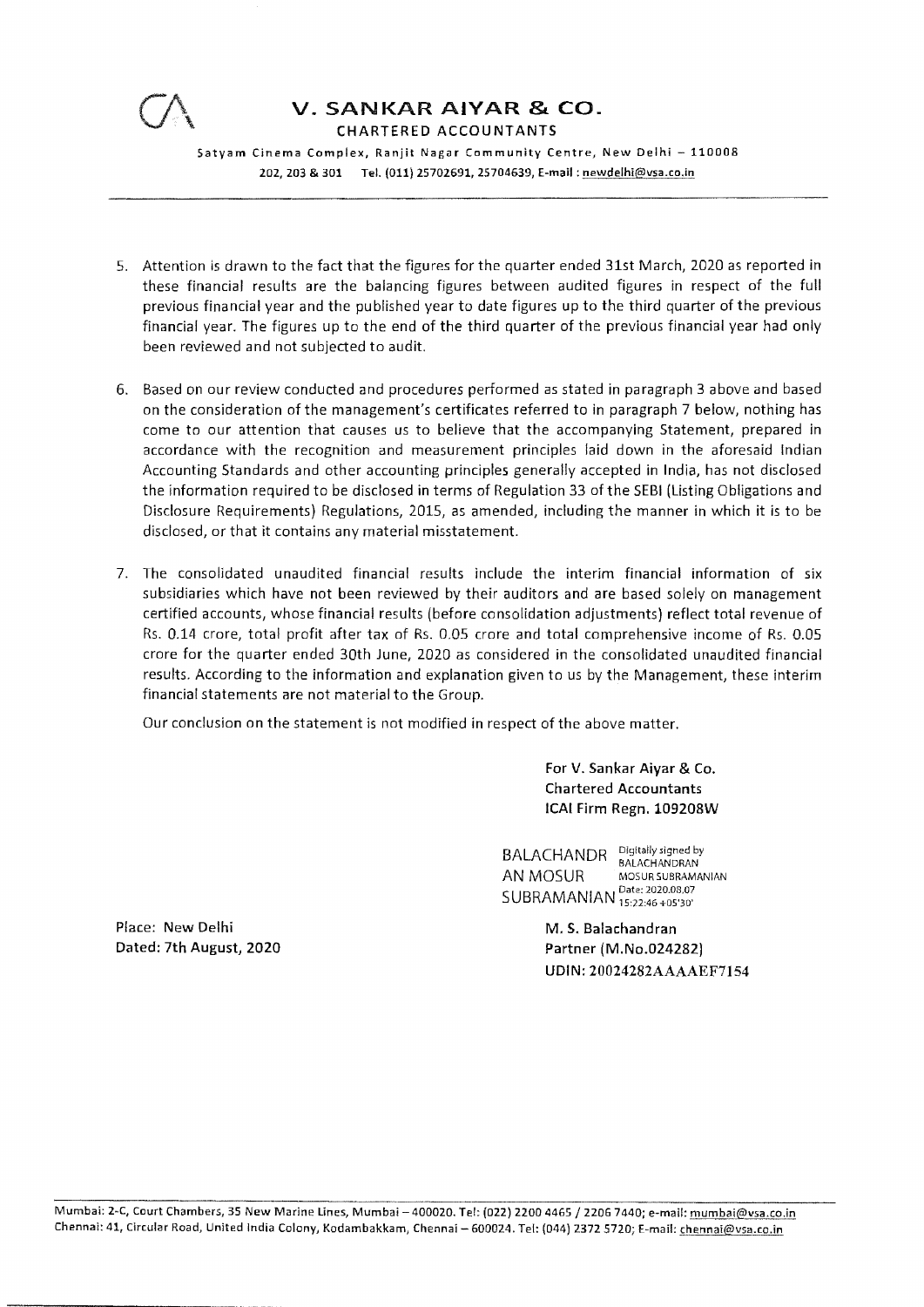

#### **BIRLA CORPORATION LIMITED** Regd. Office: 9/1, R.N. Mukherjee Road, Ko!kata-700 001 C!N-l01132WB1919PlC003334 UNAUDITED CONSOLIDATED FINANCIAL RESULTS FOR THE QUARTER ENDED 30TH JUNE, 2020

|                                                                                        |                |                |                 | (₹in Crores)      |
|----------------------------------------------------------------------------------------|----------------|----------------|-----------------|-------------------|
|                                                                                        |                | Consolidated   |                 |                   |
|                                                                                        | Quarter        | Quarter        | Quarter         | Year              |
| Particulars                                                                            | ended          | ended          | ended           | ended             |
|                                                                                        | 30th June'20   | 31st Mar'20    | 30th June 19    | 31st Mar'20       |
|                                                                                        | (Unaudited)    | {Audited}      | (Unaudited)     | (Audited)         |
|                                                                                        |                | (Refer Note 2) |                 |                   |
| income                                                                                 |                |                |                 |                   |
| 1 Revenue from operations                                                              | 1,221.97       | 1,689.97       | 1,883.81        | 6,915.69          |
| 2 Other income                                                                         | 19.04          | 28.06          | 16.86           | 85.13             |
| 3 Total income                                                                         | 1,241.01       | 1,718.03       | 1,900.67        | 7.000.82          |
| Expenses                                                                               |                |                |                 |                   |
| a) Cost of materials consumed                                                          | 145.12         | 248.62         | 265.71          | 958.12            |
| b) Purchases of stock-in-trade                                                         | 2.21           | 5.50           | 1.75            | 16.05             |
| c) Changes in inventories of finished goods, work-in-progress and stock-in-trade       | 64.52          | (62.31)        | (16, 82)        | (54.91)<br>407.88 |
| d) Employee benefits expense                                                           | 87.99<br>79.97 | 97.60<br>90,94 | 100.77<br>96.03 | 387.67            |
| e) Finance costs<br>f) Depreciation and amortisation expense                           | 87,67          | 89.38          | 86.24           | 351.91            |
| g) Power & fuel                                                                        | 208.61         | 331.09         | 381.98          | 1,380.92          |
| h) Transport & forwarding expenses                                                     |                |                |                 |                   |
| - On finished products                                                                 | 215.70         | 351.31         | 374.69          | 1,374.46          |
| - On internal material transfer                                                        | 41.72          | 50.89          | 69.71           | 250.35            |
| i) Stores, spare parts and packing materials                                           | 88.33          | 116.27         | 141.35          | 505,41            |
| j) Other expenses                                                                      | 134.65         | 206,37         | 180.02          | 741.44            |
| 4 Tutal expenses                                                                       | 1,156.49       | 1,525.66       | 1,681.43        | 6,319.30          |
| 5 Profit before exceptional items and tax                                              | 84.52          | 192.37         | 219.24          | 681.52            |
| 6 Exceptional item                                                                     |                |                |                 |                   |
| 7 Proft before tax                                                                     | 84.52          | 192.37         | 219.24          | 681.52            |
| 8 Tax expenses                                                                         |                |                |                 |                   |
| - Current tax                                                                          | 7.31           | (18.97)        | 50.77           | 75.29             |
| - Deferred tax                                                                         | 11.44          | 28.85          | 33.91           | 119.35            |
| - Income tax relating to earlier years                                                 |                | (12.24)        | (6.06)          | (18.30)           |
| 9 Net Profit for the period before share in profit of Associates and non-controlling   | 65.77          | 194.73         | 140.62          | 505.18            |
| interest                                                                               |                |                |                 |                   |
| 10 Share of Profit/(Loss) of Associates (Net of Tax Expenses)                          |                |                |                 |                   |
| 11 Profit for the period                                                               | 65.77          | 194.73         | 140.62          | 505.18            |
| 12 Profit attributable to:                                                             |                |                |                 |                   |
| - Owners of the Parent                                                                 | 65.77          | 194.73         | 140.62          | 505.18            |
| - Non Controlling Interest                                                             |                |                |                 |                   |
| 13 Other Comprehensive Income                                                          |                |                |                 |                   |
| A. (i) Items that will not be reclassified to Profit or Loss                           | 23.60          | (82.84)        | [32.27]         | (128.70)          |
| (ii) Income Tax relating to items that will not be reclassified to Profit or Loss      | 1.23           | 3.95           |                 | 4.74              |
| B. (i) Items that will be reclassified to Profit or Loss                               | (2.60)         | 0.62           | 0.28            | 0.44              |
| (ii) Income Tax relating to items that will be reclassified to Profit or Loss          | 0,91           | (0.10)         | (0,10)          | (0.16)            |
| Other Comprehensive Income for the period (Net of Tax)                                 | 23.14          | (78.37)        | (32.09)         | (123.68)          |
| 14 Other Comprehensive Income attributable to:                                         |                |                |                 |                   |
| - Owners of the Parent                                                                 | 23.14          | (78.37)        | (32.09)         | (123.68)          |
| - Non Contralling Interest                                                             |                |                |                 |                   |
| 15 Total Comprehensive Income for the Period                                           | 88.91          | 115.36         | 108.53          | 381.50            |
| 16 Total Comprehensive Income attributable to:                                         |                |                |                 |                   |
| - Owners of the Parent<br>- Non Controlling Interest                                   | 88.91          | 116.36         | 108.53          | 381.50            |
| 17 Paid-up Equity Share Capital (Face Value ₹ 10/- each)                               | 77.01          | 77.01          | 77.01           | 77.01             |
| 18 Other Equity                                                                        |                |                |                 | 4,729.12          |
|                                                                                        |                |                |                 |                   |
| 19 Basic and Diluted Earnings Per Share (Face Value of ₹ 10/- each) for the period (₹) | 8,54           | 25.29          | 18.26           | 65.60             |

Notes:

1) Lockdown was declared across the country by the central/state government(s} in response to COV!D-19 pandemic on various dates between 22nd March, 2020 and 25th March, 2020. Consequently, Group's manufacturing and sales operations at all the locations were impacted due to such lockdown. The operations have commenced in a phased manner since April/May 2020 conforming to the guidelines of regulatory authorities. Disruption in operations as a result of the aforesaid, have Impacted business performance during the quarter.

2) The figures for the quarter ended 31st Marth, 2020, are the balandng figures between audited figures In respect of the full financial year and the unaudited published year to date figures upto nine months of the relevant financial year,

3} Figures for previous periods have been regrouped/rearranged, wherever necessary,

4) {a) The above results were reviewed by the Audit Committee on 6th August, 2020 and approved by the Board of Directors of the Company at its meeting held on 7th August, 2020. The above results have been reviewed by the Statutory Auditor of the Company.

fbl Key Standalone financial information:

|                        |               |                |              | {₹ in Crores} |
|------------------------|---------------|----------------|--------------|---------------|
| Particulars            | Quarter Ended |                |              | Year Ended    |
|                        | 30th June'20  | 31st Mar'20    | 30th June 19 | 31st Mar'20   |
|                        | (Unaudited)   | (Audited)      | (Unaudited)  | (Audited)     |
|                        |               | (Refer Note 2) |              |               |
| Total Income           | 791.86        | 1.168.56       | 1,313.09     | 4,829.08      |
| INet Profit before Tax | 38.25         | 110.64         | 137.32       | 421.12        |
| Net Profit after Tax   | 27.97         | 91.37          | 102.16       | 315.84        |

For 8irla Corporation Limited

J.

|                  | BALACHAN Digitally signed<br>b٧<br>DRAN<br>BALACHANDRA<br>MOSUR<br>N MOSUR | <b>HARSH</b><br>Digitally signed by<br>HARSH VARDHAN<br><b>VARDHAN</b> LODHA<br>Date: 2020.08.07<br>LODHA<br>13:50:56 +05:30 |
|------------------|----------------------------------------------------------------------------|------------------------------------------------------------------------------------------------------------------------------|
|                  | SUBRAMAN SUBRAMANIAN<br>Date: 2020.06.07                                   | ( HARSH V. LODHA )                                                                                                           |
| Kolkata          | IAN<br>15:06:40 +05'30'                                                    | Chairman                                                                                                                     |
| 7th August, 2020 |                                                                            | DIN 00394094                                                                                                                 |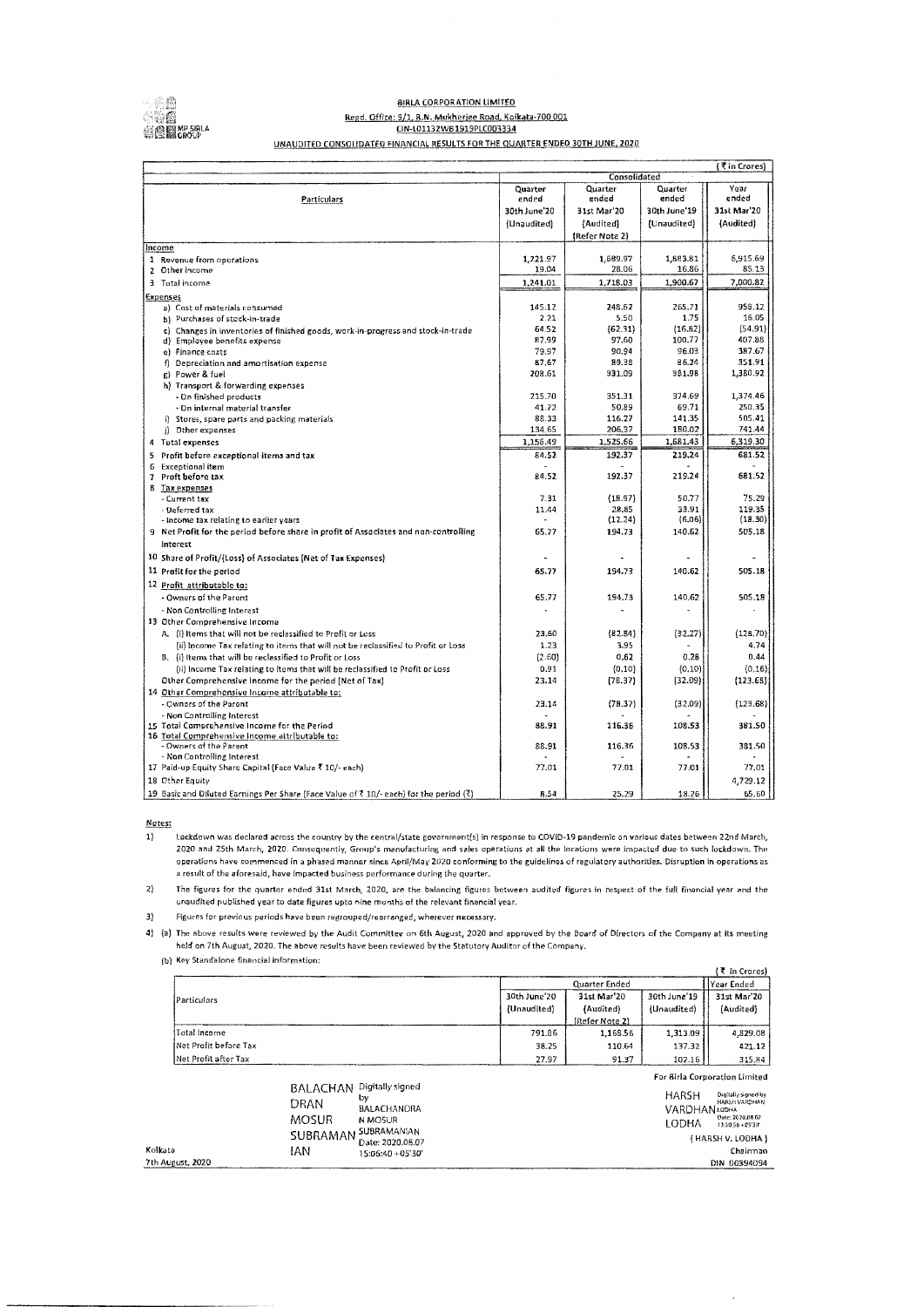| <b>BIRLA CORPORATION LIMITED</b><br>CIN No. L01132WB1919PLC003334         |                                              |                                                             |                                              |                                        |
|---------------------------------------------------------------------------|----------------------------------------------|-------------------------------------------------------------|----------------------------------------------|----------------------------------------|
| UNAUDITED CONSOLIDATED SEGMENT WISE REVENUE, RESULTS AND CAPITAL EMPLOYED |                                              |                                                             |                                              |                                        |
|                                                                           |                                              |                                                             |                                              | (₹ in Crores)                          |
|                                                                           |                                              | Consolidated                                                |                                              |                                        |
|                                                                           | Quarter Ended 30th<br>June'20<br>(Unaudited) | Quarter Ended<br>31st Mar'20<br>(Audited)<br>(Refer note 2) | Quarter Ended<br>30th June'19<br>(Unaudited) | Year Ended<br>31st Mar'20<br>(Audited) |
| 1. Segment Revenue                                                        |                                              |                                                             |                                              |                                        |
| a. Cement                                                                 | 1,189.42                                     | 1,613.27                                                    | 1,803.27                                     | 6,582.43                               |
| b. Jute                                                                   | 32.57                                        | 76.77                                                       | 80.07                                        | 333.27                                 |
| c. Others                                                                 | 0.95                                         | 1.48                                                        | 1.61                                         | 8.21                                   |
| Total                                                                     | 1,222.94                                     | 1,691.52                                                    | 1,884.95                                     | 6,923.91                               |
| Less : Inter Segment Revenue                                              | 0.97                                         | 1.55                                                        | 1.14                                         | 8.22                                   |
| Revenue from Operations                                                   | 1,221.97                                     | 1,689.97                                                    | 1,883.81                                     | 6,915.69                               |
| 2. Segment Result                                                         |                                              |                                                             |                                              |                                        |
| (Profit before Finance Cost and Tax)                                      |                                              |                                                             |                                              |                                        |
| a. Cement                                                                 | 166.00                                       | 281,48                                                      | 311,64                                       | 1,046.04                               |
| b. Jute                                                                   | (4.25)                                       | 2.80                                                        | 3.05                                         | 13.59                                  |
| c. Others                                                                 | (1.26)                                       | (0.71)                                                      | (0.51)                                       | (2.69)                                 |
| Total                                                                     | 160.49                                       | 283.57                                                      | 314.18                                       | 1,056.94                               |
|                                                                           |                                              |                                                             |                                              |                                        |
| Less : (i) Finance Cost                                                   | 79.97                                        | 90.94                                                       | 96.03                                        | 387.67                                 |
| (ii) Other un-allocable expenditure net<br>off un-allocable income        | (4.00)                                       | 0.26                                                        | (1.09)                                       | (12.25)                                |
| Profit before Tax                                                         | 84.52                                        | 192.37                                                      | 219.24                                       | 681.52                                 |
| 3. Segment Assets                                                         |                                              |                                                             |                                              |                                        |
| a. Cement                                                                 | 10,024.60                                    | 9,850.61                                                    | 9,696.49                                     | 9,850.61                               |
| b. Jute                                                                   | 912.85                                       | 946.88                                                      | 920.07                                       | 946.88                                 |
| c. Others                                                                 | 146.97                                       | 147,63                                                      | 149.05                                       | 147.63                                 |
| d. Unallocated Assets                                                     | 1,402.50                                     | 1,230.35                                                    | 930.29                                       | 1,230.35                               |
| Total                                                                     | 12,486.92                                    | 12,175.47                                                   | 11,695.90                                    | 12,175.47                              |
| 4. Segment Liabilites                                                     |                                              |                                                             |                                              |                                        |
| a. Cement                                                                 | 1,746.11                                     | 1,530.16                                                    | 1,570.44                                     | 1,530.16                               |
| b. Jute                                                                   | 23.89                                        | 26.41                                                       | 25.84                                        | 26.41                                  |
| c. Others                                                                 | 1,74                                         | 1.51                                                        | 1.80                                         | 1.51                                   |
| d. Unallocated Liabilities                                                | 5,820.15                                     | 5,811.22                                                    | 5,494.98                                     | 5,811.22                               |
| Total                                                                     | 7,591.89                                     | 7,369.30                                                    | 7,093.06                                     | 7,369.30                               |
|                                                                           |                                              |                                                             |                                              |                                        |

The Company has reported segment information as per Indian Accounting Standard 108 "Operating Segments" (IND AS 108). The identification of operating segments is consistent with performance assessment and resource allocation by the chief operating decision maker.

|                  | BALACHA Digitally signed<br>by<br>NDRAN<br><b>BALACHANDRA</b><br><b>MOSUR</b><br>N MOSUR<br>SUBRAMANIAN<br>SUBRAMA | For Birla Corporation Limited<br>Digitally signed by<br>HARSH<br>HARSH VARDHAN<br>VARDHAN<br>LODHA<br>Date: 2020.08.07<br>LODHA<br>13:51:29 + 05'30" |                          |  |
|------------------|--------------------------------------------------------------------------------------------------------------------|------------------------------------------------------------------------------------------------------------------------------------------------------|--------------------------|--|
| .<br>Kolkata     | NIAN                                                                                                               | Date: 2020.08.07<br>15:07:50 +05'30'                                                                                                                 | (HARSH V. LODHA)         |  |
| 7th August, 2020 |                                                                                                                    |                                                                                                                                                      | Chairman<br>DIN 00394094 |  |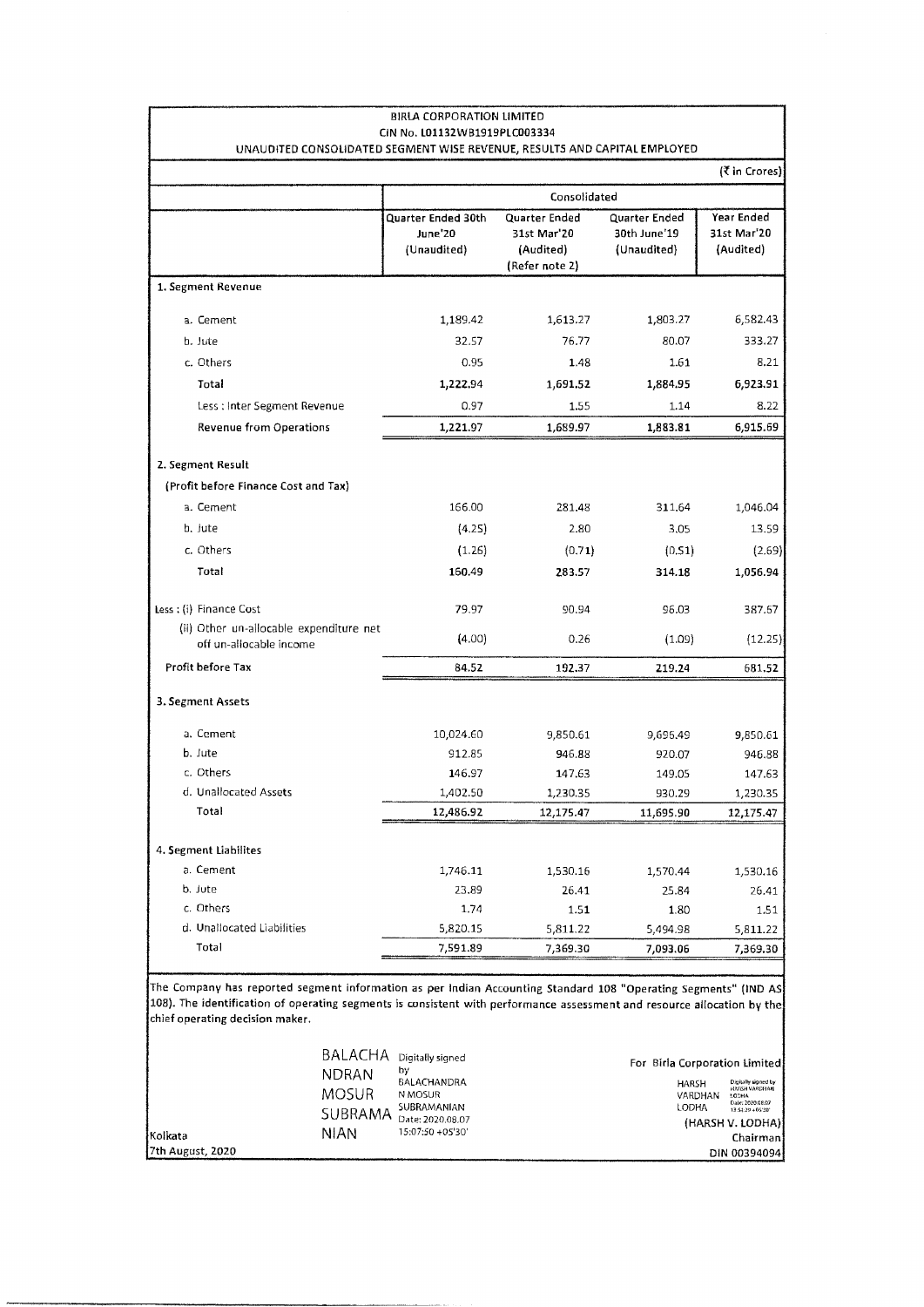

CHARTERED ACCOUNTANTS

Satyam Cinema Complex, Ranjit Nagar Community Centre, New Delhi - 110008 202, 203 & 301 Tel. (011) 25702691, 25704639, E-mail: newdelhi@vsa.co.in

## INDEPENDENT AUDITOR'S LIMITED REVIEW REPORT ON THE STANDALONE UNAUDITED FINANCIAL RESULTS OF THE BIRLA CORPORATION LIMITED FOR THE QUARTER ENDED 30th JUNE, 2020

### TO THE BOARD OF DIRECTORS OFBIRLA CORPORATION LIMITED

- 1. We have reviewed the accompanying statement of Standalone Unaudited Financial Results ("the Statement") of **Birla Corporation Limited** ("the Company") for the quarter ended 30th June, 2020, being submitted by the Company pursuant to the requirement of Regulation 33 of the SEBI (Listing Obligations and Disclosure Requirements), Regulations, 2015, as amended.
- 2. This Statement which is the responsibility of the Company's Management and has been approved by the Company's Board of Directors in their meeting held on 7th August 2020, has been prepared in accordance with the recognition and measurement principles laid down in the Indian Accounting Standard 34 "Interim Financial Reporting" ("Ind AS 34"), prescribed under section 133 of the Companies Act, 2013 read with relevant rules issued thereunder and other accounting principles generally accepted in India. Our responsibility is to express a conclusion on the Statement based on our review.
- 3. We conducted our review of the Statement in accordance with the Standard on Review Engagements (SRE) 2410, "Review of Interim Financial Information Performed by the Independent Auditor of the Entity", issued by the Institute of Chartered Accountants of India (ICAI). A review of interim financial information consists of making inquiries, primarily of the Company's personnel responsible for financial and accounting matters, and applying analytical and other review procedures. A review is substantially less in scope than an audit conducted in accordance with Standards on Auditing specified under Section 143(10) of the Companies Act, 2013 and consequently does not enable us to obtain assurance that we would become aware of all significant matters that might be identified in an audit. Accordingly, we do not express an audit opinion.
- 4. Attention is drawn to the fact that the figures for the quarter ended 31st March, 2020 as reported in these financial results are the balancing figures between audited figures in respect of the full previous financial year and the published year to date figures up to the third quarter of the previous financial year. The figures up to the end of the third quarter of the previous financial year had only been reviewed and not subjected to audit.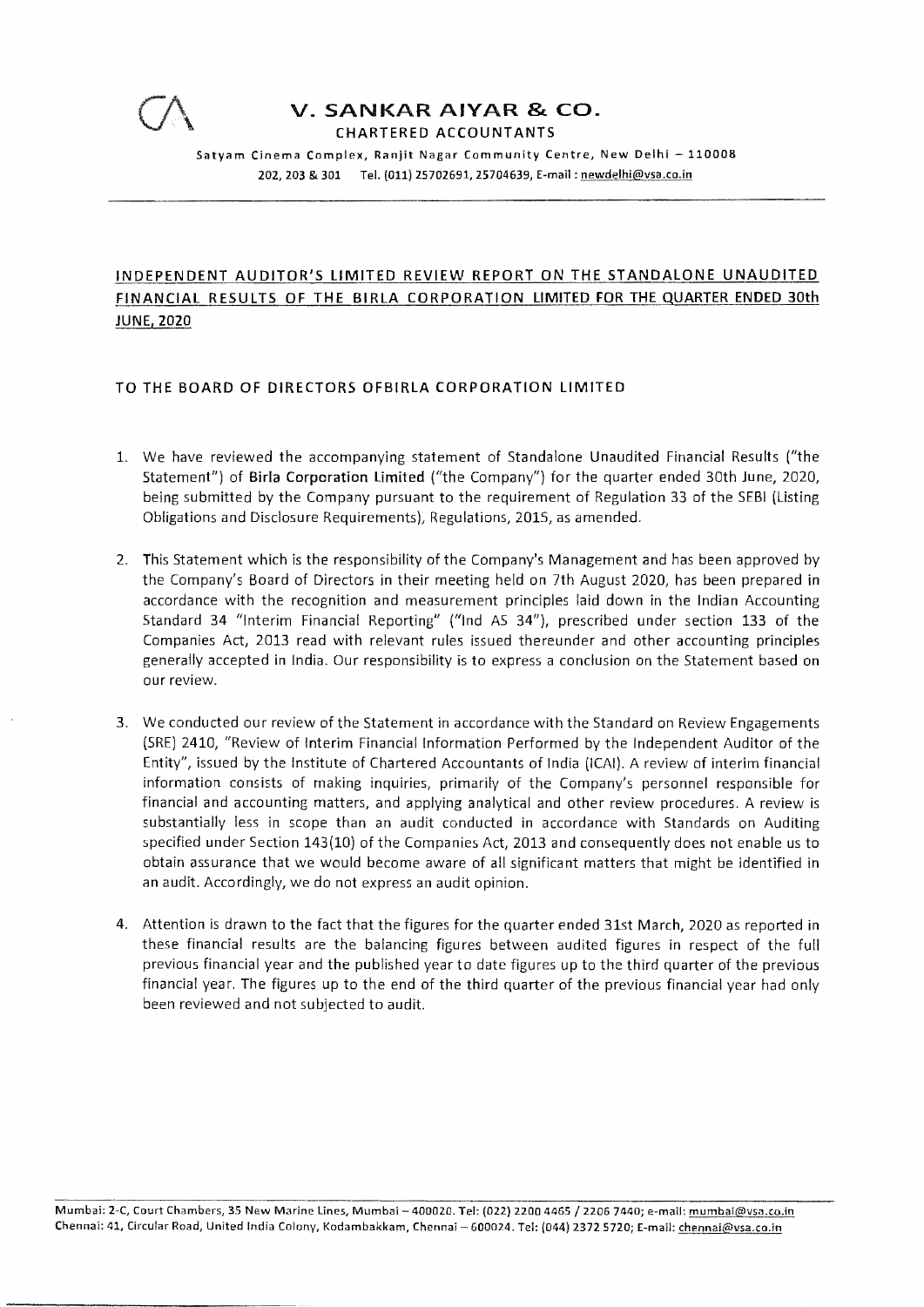

**CHARTERED ACCOUNTANTS** 

Satyam Cinema Complex, Ranjit Nagar Community Centre, New Delhi - 110008 202, 203 & 301 Tel. (011) 25702691, 25704639, E-mail: newdelhi@vsa.co.in

5. Based on our review conducted and procedures performed as stated in paragraph 3 above, nothing has come to our attention that causes us to believe that the accompanying Statement, prepared in accordance with the recognition and measurement principles laid down in the aforesaid Indian Accounting Standards and other accounting principles generally accepted in India, has not disclosed the information required to be disclosed in terms of Regulation 33 of the SEBI (Listing Obligations and Disclosure Requirements) Regulations, 2015, as amended, including the manner in which it is to be disclosed, or that it contains any material misstatement.

> For V. Sankar **Aiyar** & **Co.**  Chartered **Accountants ICAI Firm** Regn. **109208W**

BALACHANDR Digitally signed by BALACTIANUR BALACHANDRAN<br>AN MOSUR MOSUR SUBRAMANIAN SUBRAMANIAN Date: 2020.08.07 15:21:16+05'30'

Place: New Delhi Dated: 7th August, 2020 **(M.S.** Balachandran} Partner **(M.No.024282}**  UDIN:20024282AAAAEE2916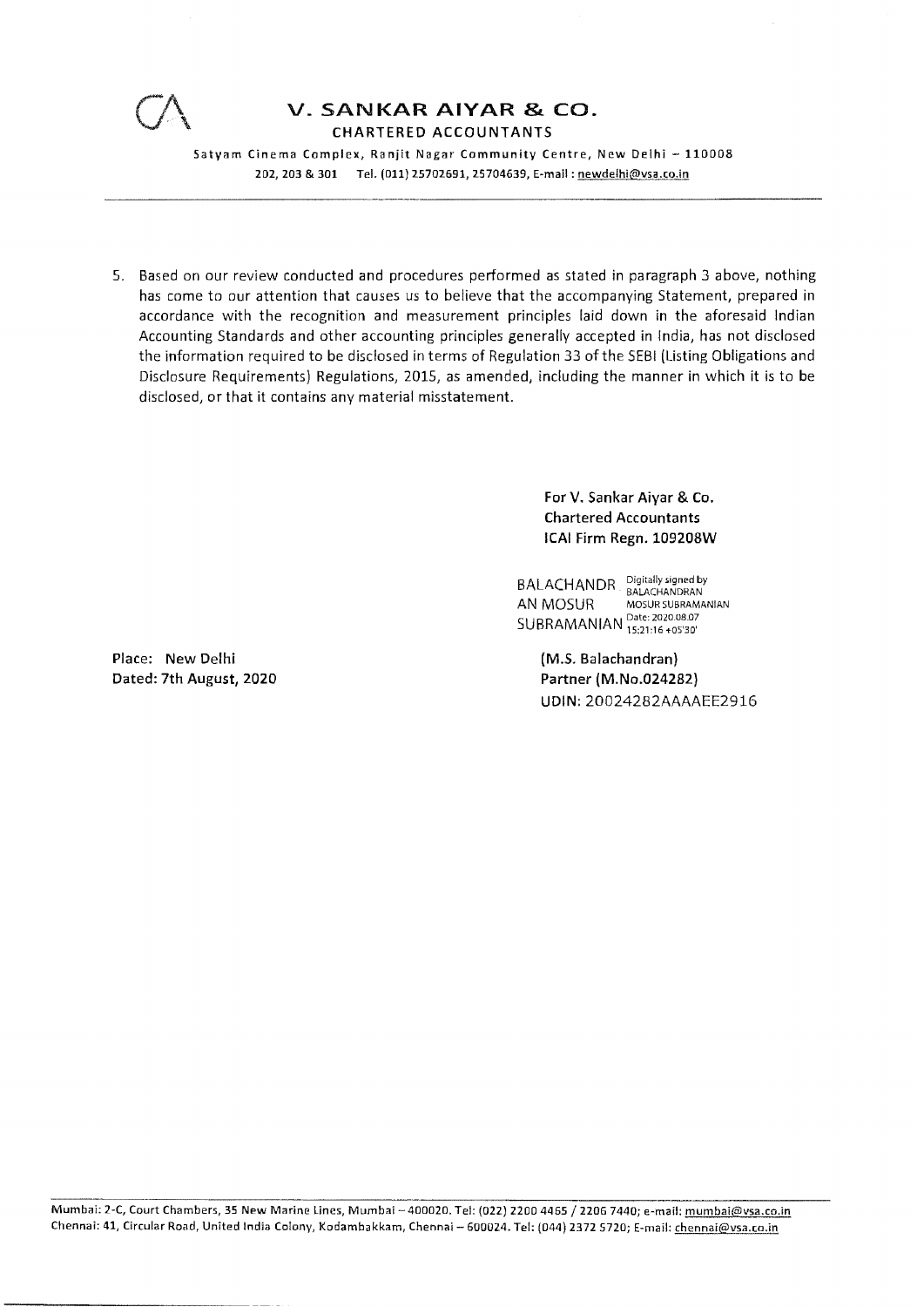

#### **BIRLA CORPORATION LIMITED**

#### Regd. Office: 9/1, R.N. Mukherjee Road, Kolkata-700 001

CIN-L01132WB1919PLC003334

#### UNAUDITED STANDALONE FINANCIAL RESULTS FOR THE QUARTER ENDED 30TH JUNE, 2020

|                                                                                       |                  |                  |                  | (そ in Crores) |
|---------------------------------------------------------------------------------------|------------------|------------------|------------------|---------------|
|                                                                                       |                  | Standalone       |                  |               |
| <b>Particulars</b>                                                                    | Quarter<br>ended | Quarter<br>ended | Quarter<br>ended | Year<br>ended |
|                                                                                       | 30th June'20     | 31st Mar'20      | 30th June'19     | 31st Mar'20   |
|                                                                                       | (Unaudited)      | (Audited)        | (Unaudited)      | (Audited)     |
|                                                                                       |                  | (Refer note 2)   |                  |               |
| Income                                                                                |                  |                  |                  |               |
| 1 Revenue from operations                                                             | 774.12           | 1,144.97         | 1,298.07         | 4,746.60      |
| $\overline{2}$<br>Other income                                                        | 17.74            | 23.59            | 15,02            | 82.48         |
| 3 Total income                                                                        | 791.86           | 1,168.56         | 1,313.09         | 4,829.08      |
| <b>Expenses</b>                                                                       |                  |                  |                  |               |
| a) Cost of materials consumed                                                         | 147.26           | 259.64           | 270.05           | 1,019.55      |
| b) Purchases of stock-in-trade                                                        | 2.21             | 5.50             | 1.76             | 16.05         |
| c) Changes in inventories of finished goods, work-in-progress and stock-in-trade      | 52.10            | (46.67)          | (11.48)          | (46.11)       |
| d) Employee benefits expense                                                          | 63.19            | 72.62            | 71.69            | 298.16        |
| e) Finance costs                                                                      | 35.99            | 44.68            | 45,02            | 185.23        |
| Depreciation and amortisation expense<br>f)                                           | 36.92            | 37.85            | 36.17            | 151.18        |
| Power & fuel<br>g)                                                                    | 136.25           | 233.24           | 266.85           | 962.34        |
| h) Transport & forwarding expenses                                                    |                  |                  |                  |               |
| - On finished products                                                                | 141.33           | 236.23           | 264.31           | 954.99        |
| - On internal material transfer                                                       | 8.04             | 12.04            | 26.24            | 77.74         |
| i) Stores, spare parts and packing materials                                          | 58.72            | 79.73            | 98.60            | 347.38        |
| i) Other expenses                                                                     | 71.60            | 123.06           | 106.56           | 441.45        |
| 4 Total expenses                                                                      | 753.61           | 1,057.92         | 1,175.77         | 4,407.96      |
| Profit before exceptional items and tax<br>5                                          | 38.25            | 110.64           | 137.32           | 421.12        |
| Exceptional item<br>6                                                                 |                  |                  |                  |               |
| 7 Proft before tax                                                                    | 38.25            | 110.64           | 137.32           | 421.12        |
| 8 Tax expenses                                                                        |                  |                  |                  |               |
| - Current tax                                                                         | 7.30             | 17.94            | 31.01            | 75.25         |
| - Deferred tax                                                                        | 2.98             | 13.54            | 10.21            | 48.30         |
| - Income tax relating to earlier years                                                |                  | (12.21)          | (6.06)           | (18.27)       |
| 9 Net Profit for the period                                                           | 27.97            | 91.37            | 102.16           | 315.84        |
| 10 Other Comprehensive Income                                                         |                  |                  |                  |               |
| A. (i) Items that will not be reclassified to Profit or Loss                          | 23.60            | (82.27)          | (32.27)          | (128.13)      |
| (ii) Income tax relating to items that will not be reclassified to Profit or Loss     | 1.23             | 3.80             |                  | 4.59          |
| B. (i) Items that will be reclassified to Profit or Loss                              | (2.60)           | 0.62             | 0.28             | 0.44          |
| (ii) Income tax relating to items that will be reclassified to Profit or Loss         | 0.91             | (0.10)           | (0.10)           | (0.16)        |
| 11 Total Comprehensive Income for the Period                                          | 51.11            | 13.42            | 70.07            | 192.58        |
| 12 Paid-up Equity Share Capital (Face Value ₹ 10/- each)                              | 77.01            | 77.01            | 77.01            | 77.01         |
| 13 Other Equity                                                                       |                  |                  |                  | 4,271.40      |
| 14 Basic and Diluted Earnings Per Share (Face Value of ₹ 10/-each) for the period (₹) | 3.63             | 11.87            | 13.27            | 41.02         |

Notes:

1) lockdown was declared across the country by the central/state government(s) in response to COVID-19 pandemic on various dates between 22nd March, 2020 and 25th March, 2020. Consequently, Company's manufacturing and sales operations at all the locations were impacted due to such lockdown. The operations have commenced in a phased manner since April/May 2020 conforming to the guidelines of regulatory authorities. Disruption in operations as a result of the aforesaid, have impacted business performance during the quarter.

2) The figures for the quarter ended 31st March, 2020, are the balancing figures between audited figures in respect of the full financial year and the unaudited published year to date figures upto nine months of the relevant financial year.

3) Figures for previous periods have been regrouped/rearranged, wherever necessary.

4) The above results were reviewed by the Audit Committee on 6th August, 2020 and approved by the Board of Directors of the Company at its meeting held on 7th August, 2020. The above results have been reviewed by the Statutory Auditor of the Company.

| BALACHAND<br>RAN MOSUR<br>SUBRAMANI<br>AΝ | Digitally signed by<br>BALACHANDRAN<br><b>MOSUR</b><br>SUBRAMANIAN<br>Date: 2020.08.07<br>15:09:16 +05'30' |
|-------------------------------------------|------------------------------------------------------------------------------------------------------------|
|                                           |                                                                                                            |
|                                           |                                                                                                            |

For Birla Corporation Limited **HARSH** ~~::~;,~~"i:r VARDHAN LODHA ( HARSH V. LODHA) Chairman DIN 00394094